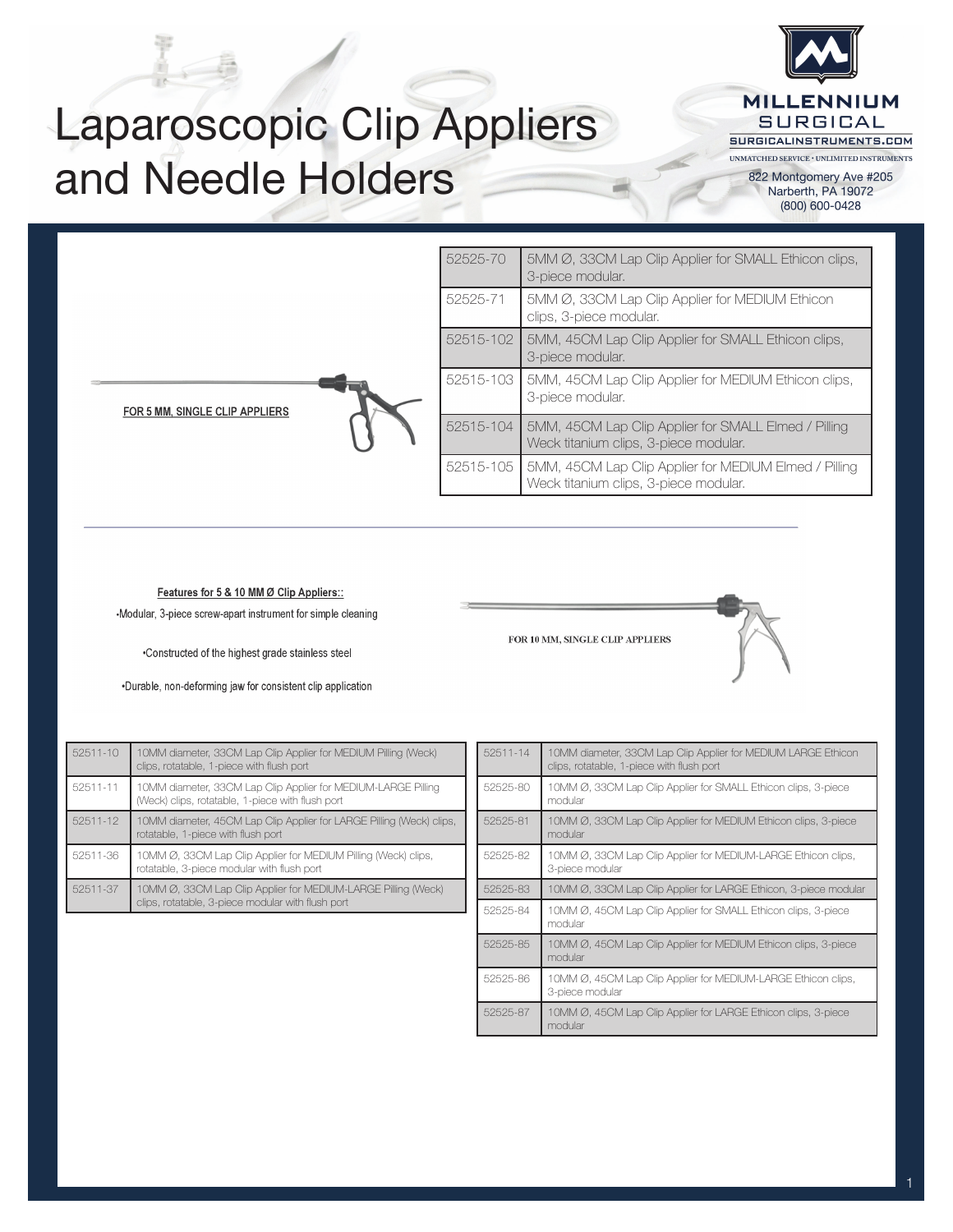

## Laparoscopic Clip Appliers and Needle Holders

UNMATCHED SERVICE  $\cdot$  UNLIMITED INSTRUMENTS 822 Montgomery Ave #205 Narberth, PA 19072 (800) 600-0428



 $W$  Design,  $W$  Design,  $W$  ,  $W$  ,  $W$  and  $\mathcal{W}$  the  $\mathcal{W}$  the Surgeons Users Users Users Users Users Users Users Users Users Users Users Users Users Users Users Users Users Users Users Users Users Users Users User

- *Features:*
- Shorter, lightweight double-action axial handle Solid quick thumb release
- The handle gives the user the most precise, ergonomically hand manipulation
	- Completely reusable

| 111 DEVIOIT |                                                  | <b>SHAFT</b>         | <b>SHAFT</b>         |
|-------------|--------------------------------------------------|----------------------|----------------------|
|             | STRAIGHT 8 MM TC TIP                             | LIST NO.<br>52505-77 | LIST NO.<br>52515-77 |
|             | <b>CURVED LEFT TC TIP</b>                        | LIST NO.<br>52505-78 | LIST NO.<br>52515-78 |
|             | <b>CURVED RIGHT TC TIP</b>                       | LIST NO.<br>52505-79 | LIST NO.<br>52515-79 |
|             | SELF-RIGHTING NEEDLE TIP                         | LIST NO.<br>52505-82 | LIST NO.<br>52515-82 |
|             | <b>CLOSED SELF-RIGHTING</b><br><b>NEEDLE TIP</b> | LIST NO.<br>52505-83 | LIST NO.<br>52515-83 |
|             |                                                  |                      |                      |